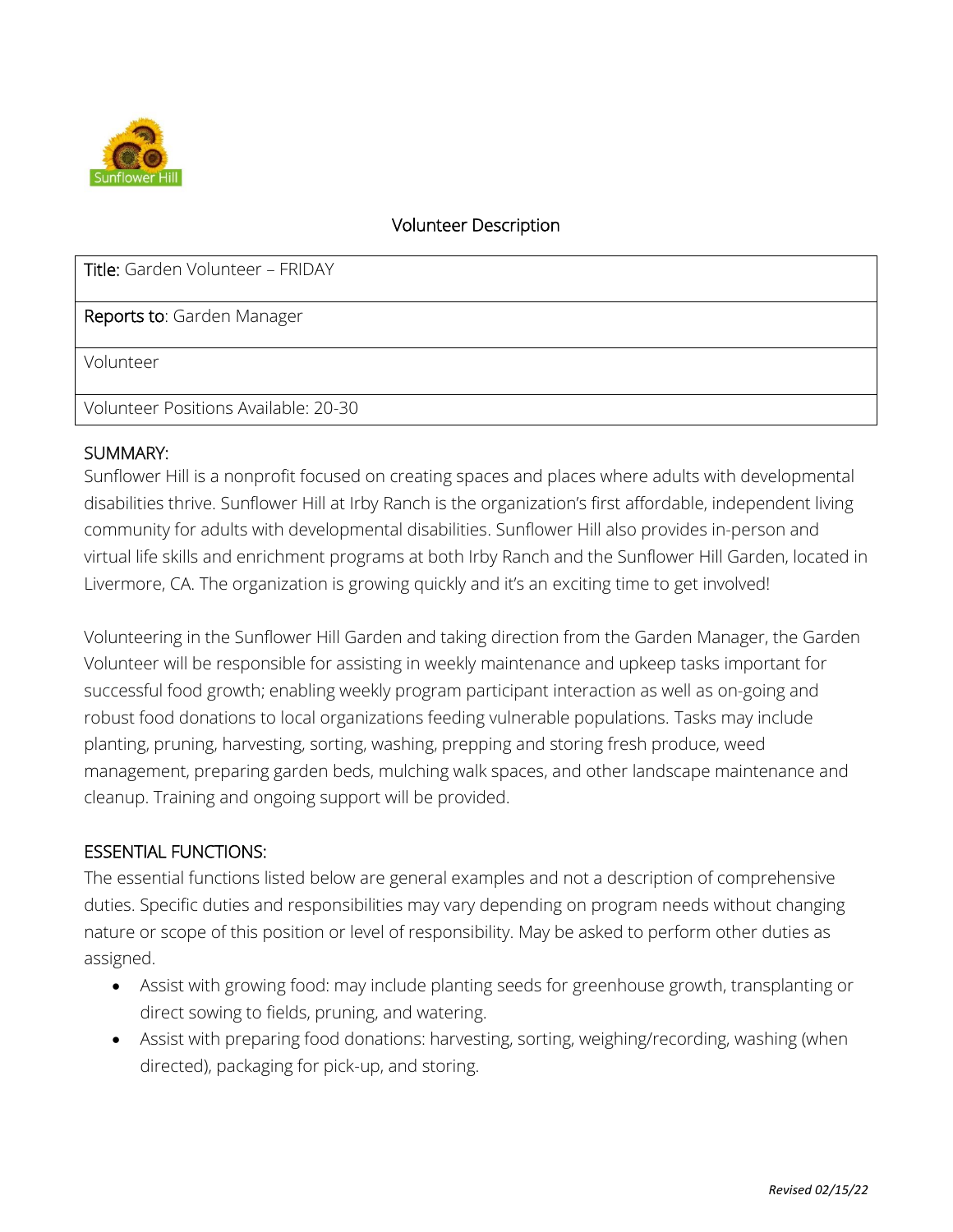- Help maintain a safe and thriving garden space: weeding, mulching, plant bed preparation, and composting.
- Proper tool handling as well as following proper planting and harvest methods is required.
- Assist with maintaining organization and sanitation of field tools and harvest supplies, including end-of-shift clean up.
- Complete any other tasks as assigned.

# **SCHEDULE**

- Volunteer commitment of one (1) time per month for six (6) months
- Volunteer shift available: Friday mornings, three (3) hours a day (9am 12pm), check-in begins at 8:50am.

# VOLUNTEER QUALIFICATIONS

## Experience

• No garden experience or training necessary, but basic garden exposure, including use of common hand tools and/or operation, maintenance of standard power tools is beneficial.

## Licensure and Other Requirements

- Ability to pass background check
- Completion of Volunteer and Covid-19 waivers
- Must be 18 years or older, or age 16-17 accompanied by a parent/guardian who apply separately

## Knowledge, Skills and Ability

The ideal volunteer will have some of the attributes outlined below, but we are willing to train someone who has the right desire to learn the operations of a commercial kitchen.

- Exhibit ability to follow instructions, work within a team and also independently, be organized, clean, and display an attention to detail.
- Flexibility to accomplish the important tasks of the day, with ability to change plans as needed.
- Follow all policies and procedures as explained during training and orientation.
- Comfortable asking questions to understand tasks and procedures.
- Comfortable upholding values of dignity, empowerment, and respect with garden staff and volunteers at all times.

## PHYSICAL REQUIREMENT/WORKING CONDITIONS:

The physical demands described here are representative of those that must be met to successfully perform the essential functions of this volunteer internship. Reasonable accommodations may be made to enable individuals with disabilities to perform the essential functions.

• Ability to lift 25 pounds on a regular basis